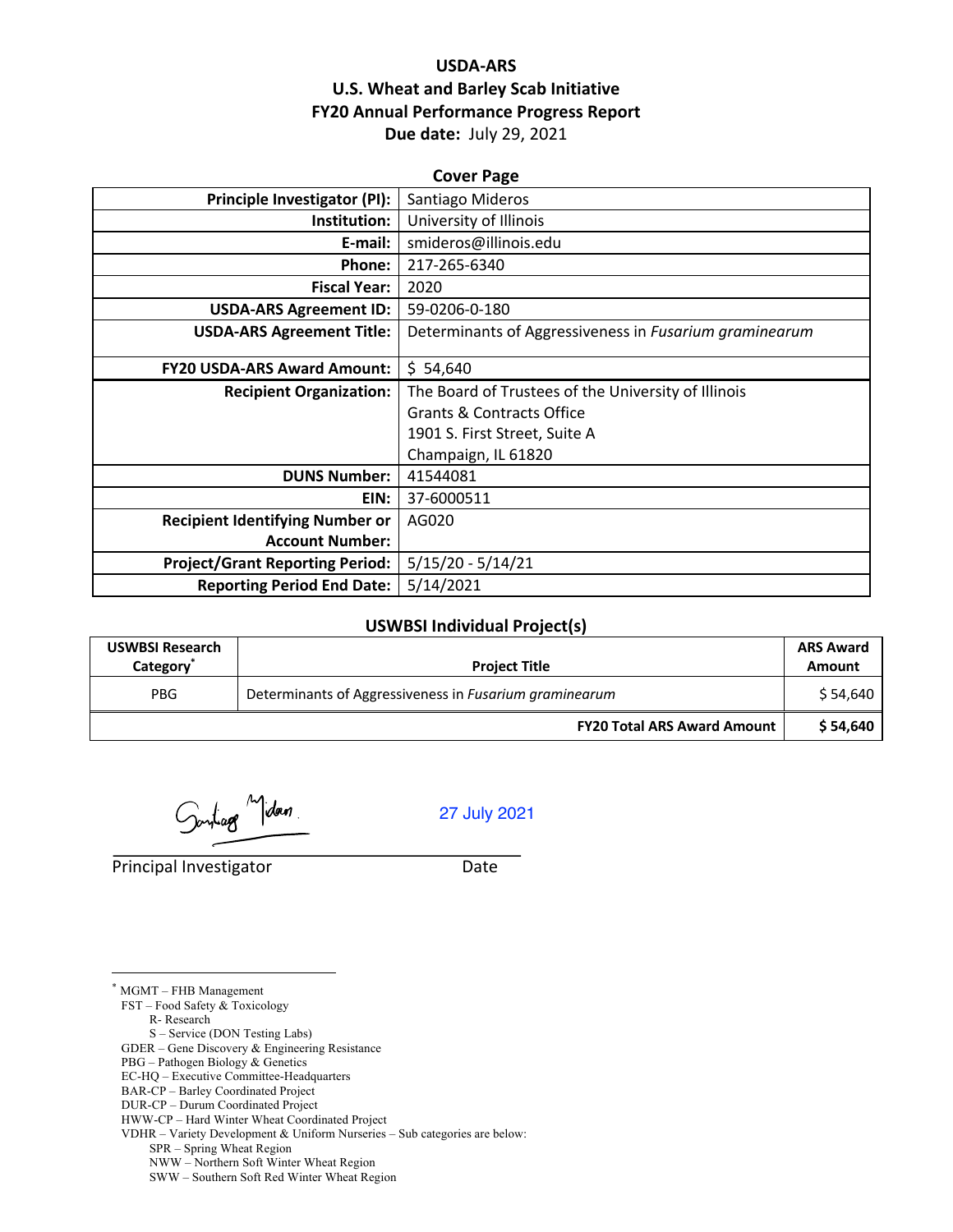# **Project 1:** *Determinants of Aggressiveness in Fusarium graminearum*

# **1. What are the major goals and objectives of the research project?**

The objective of this project is to identify genes that control the aggressiveness of *F. graminearum*. We will identify them by phenotyping and genotyping a population of *F. graminearum*. To achieve this, we will:

- 1) Conduct greenhouse aggressiveness assays with a population of isolates collected from wheat lines with different levels of resistance.
- 2) These isolates will be genotyped using a whole genome re-sequencing approach. Population genetic analyses will be conducted to identify genes that are under selection.
- **2. What was accomplished under these goals or objectives?** *(For each major goal/objective, address these three items below.)*

# **a) What were the major activities?**

Greenhouse and laboratory trials for aggressiveness and in vitro traits for 57 isolates were conducted. A total of 57 isolates were phenotyped twice in replicated experiments in the greenhouse. The same collection was phenotyped twice and in vitro. Activities for the in‐vitro assays are complete. All the data has been collected and is being analyzed. Two greenhouse evaluations have been conducted. The second assay was harvested on July 23.

Preliminary data analysis of the first greenhouse experiment and the *in vitro* evaluations has been conducted. DNA for the 57 isolates was isolated and has been sequenced on a SP lane of a Novaseq6000.

## **b) What were the significant results?**

We have found a significant difference between the isolates collected from a susceptible wheat line and those from a resistant one. The isolates obtained from the resistant wheat line are less aggressive than those collected from the susceptible wheat line. This confirms our previous preliminary results and will result on an impactful paper. DNA sequence with 1 x 100nt reads produced over 490 million reads for the 57 samples.

## **c) List key outcomes or other achievements.**

Greenhouse assays are finished. Data analysis is in progress DNA extraction and sequencing has been completed. Variant calling is in progress. The project is on track as per the proposal timeline.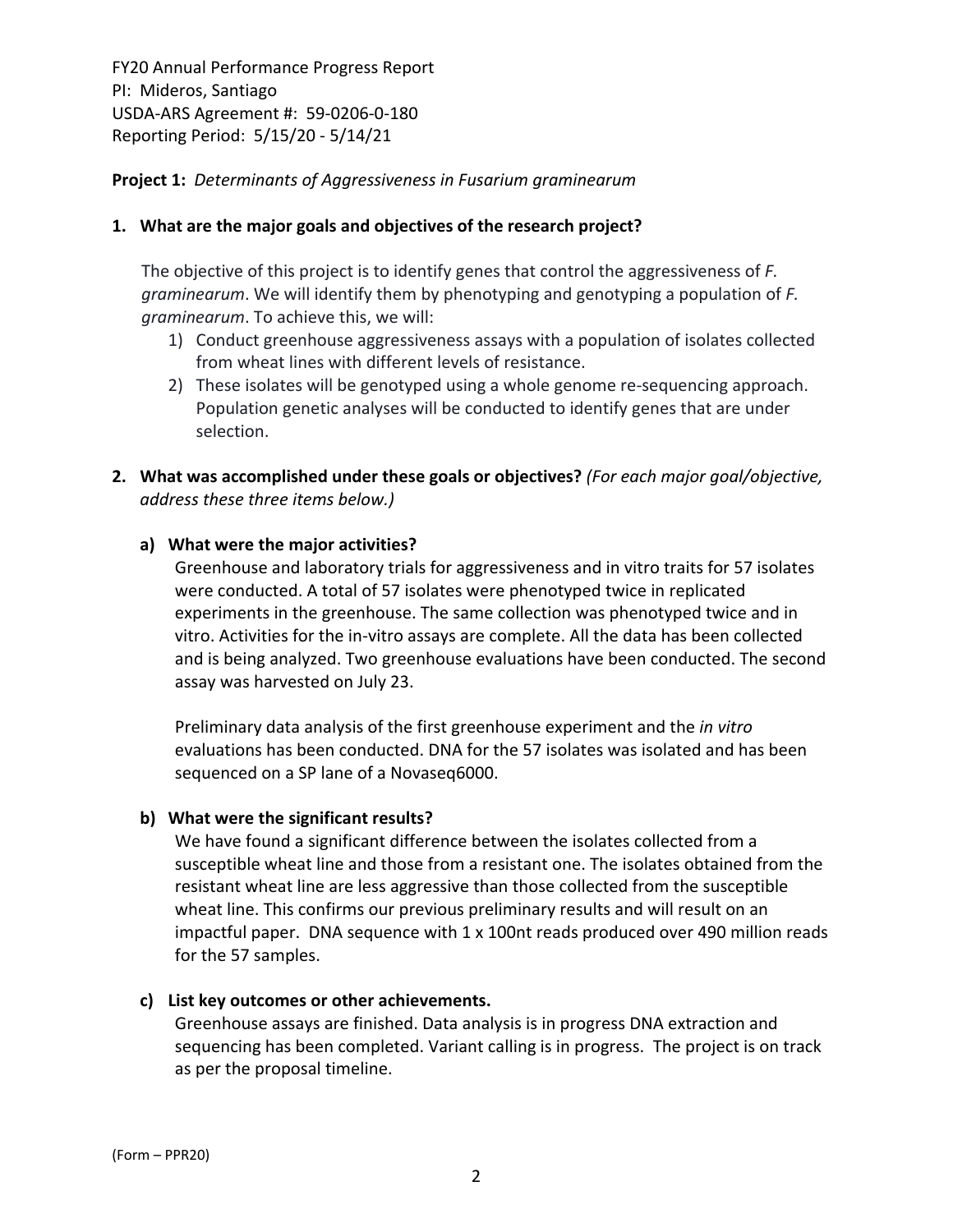# **3. Was this research impacted by the COVID‐19 pandemic (i.e. university shutdowns and/or restrictions, reduced or lack of support personnel, etc.)? If yes, please explain how this research was impacted or is continuing to be impacted.**

It is hard to quantify but the pandemic probably slowed us down. The project is on track thanks to the ability of the student conducting the research to continue to work during the pandemic. At some point she was germinating plants in her own house. Had this project been on somebody else's hands, we could be severely delayed.

# **4. What opportunities for training and professional development has the project provided?**

The project is covering for a MS student. The student has conducted all the experiments with my coaching. We are now working on data analysis. In addition, the student has completed 19 credit hours of courses in plant pathology, population genetics, genetics and others.

We have recently started to train an undergraduate student to conduct phenotypic evaluations, DNA extractions, and sequencing.

# **5. How have the results been disseminated to communities of interest?**

Nothing to report for this period. A poster will be presented at the Plant Health 2021 virtual meeting in August of 2021.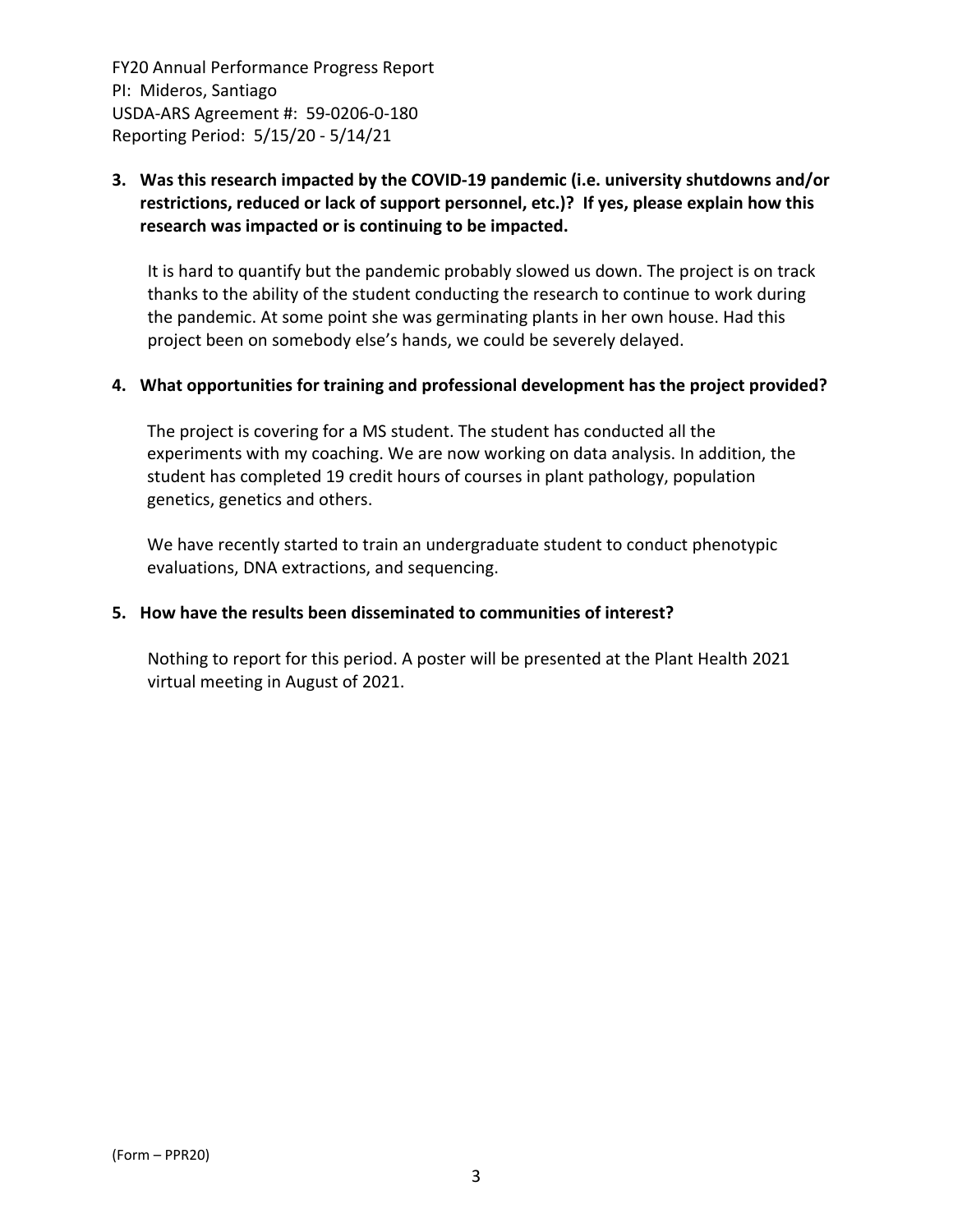# **Training of Next Generation Scientists**

**Instructions:** Please answer the following questions as it pertains to the FY20 award period (5/15/20 ‐ 5/14/21). The term "support" below includes any level of benefit to the student, ranging from full stipend plus tuition to the situation where the student's stipend was paid from other funds, but who learned how to rate scab in a misted nursery paid for by the USWBSI, and anything in between.

**1. Did any graduate students in your research program supported by funding from your USWBSI grant earn their MS degree during the FY20 award period?** ☐Yes ☒No

**If yes, how many?** Click to enter number here.

**2. Did any graduate students in your research program supported by funding from your USWBSI grant earn their Ph.D. degree during the FY20 award period?**

☐Yes ☒No **If yes, how many?** Click to enter number here.

**3. Have any post docs who worked for you during the FY20 award period and were supported by funding from your USWBSI grant taken faculty positions with universities?** ☐Yes ☒No

**If yes, how many?** Click to enter number here.

**4. Have any post docs who worked for you during the FY20 award period and were supported by funding from your USWBSI grant gone on to take positions with private ag‐ related companies or federal agencies?**

☐Yes ☒No

**If yes, how many?** Click to enter number here.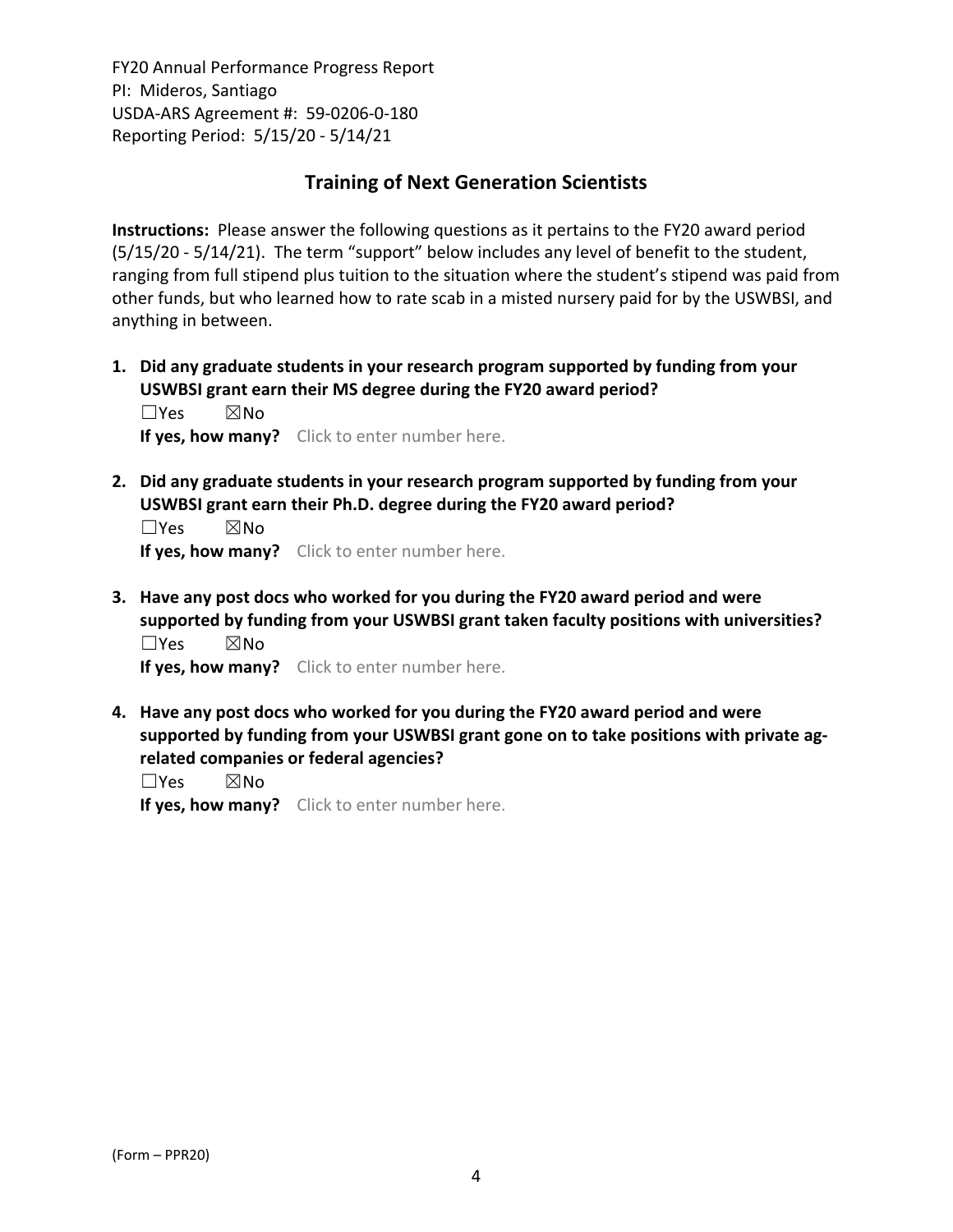# **Release of Germplasm/Cultivars**

**Instructions:** In the table below, list all germplasm and/or cultivars released with full or partial support through the USWBSI during the FY20 award period (5/15/20 - 5/14/21). All columns must be completed for each listed germplasm/cultivar. Use the key below the table for Grain Class abbreviations. 

| <b>Name of Germplasm/Cultivar</b> | <b>Grain Class</b>    | <b>FHB Resistance</b>                                  | <b>FHB</b><br>Rating<br>$(0-9)$ | Year<br><b>Released</b> |
|-----------------------------------|-----------------------|--------------------------------------------------------|---------------------------------|-------------------------|
| N/A                               | Select Grain<br>Class | Select what represents<br>your most resistant<br>check | Enter as<br>text 0-9<br>rating  | Select Year             |
| Click here to enter text.         | Select Grain<br>Class | Select what represents<br>your most resistant<br>check | Enter as<br>text 0-9<br>rating  | Select Year             |
| Click here to enter text.         | Select Grain<br>Class | Select what represents<br>your most resistant<br>check | Enter as<br>text 0-9<br>rating  | Select Year             |
| Click here to enter text.         | Select Grain<br>Class | Select what represents<br>your most resistant<br>check | Enter as<br>text 0-9<br>rating  | Select Year             |
| Click here to enter text.         | Select Grain<br>Class | Select what represents<br>your most resistant<br>check | Enter as<br>text 0-9<br>rating  | Select Year             |
| Click here to enter text.         | Select Grain<br>Class | Select what represents<br>your most resistant<br>check | Enter as<br>text 0-9<br>rating  | Select Year             |
| Click here to enter text.         | Select Grain<br>Class | Select what represents<br>your most resistant<br>check | Enter as<br>text 0-9<br>rating  | Select Year             |
| Click here to enter text.         | Select Grain<br>Class | Select what represents<br>your most resistant<br>check | Enter as<br>text 0-9<br>rating  | Select Year             |
| Click here to enter text.         | Select Grain<br>Class | Select what represents<br>your most resistant<br>check | Enter as<br>text 0-9<br>rating  | Select Year             |
| Click here to enter text.         | Select Grain<br>Class | Select what represents<br>your most resistant<br>check | Enter as<br>text 0-9<br>rating  | Select Year             |
| Click here to enter text.         | Select Grain<br>Class | Select what represents<br>your most resistant<br>check | Enter as<br>text 0-9<br>rating  | Select Year             |
| Click here to enter text.         | Select Grain<br>Class | Select what represents<br>your most resistant<br>check | Enter as<br>text 0-9<br>rating  | Select Year             |
| Click here to enter text.         | Select Grain<br>Class | Select what represents<br>your most resistant<br>check | Enter as<br>text 0-9<br>rating  | Select Year             |
| Click here to enter text.         | Select Grain<br>Class | Select what represents<br>your most resistant<br>check | Enter as<br>text 0-9<br>rating  | Select Year             |

NOTE: Leave blank if you have nothing to report or if your grant did NOT include any VDHR-related projects.

**NOTE:** List the associated release notice or publication under the appropriate sub-section in the 'Publications' section of the FPR.